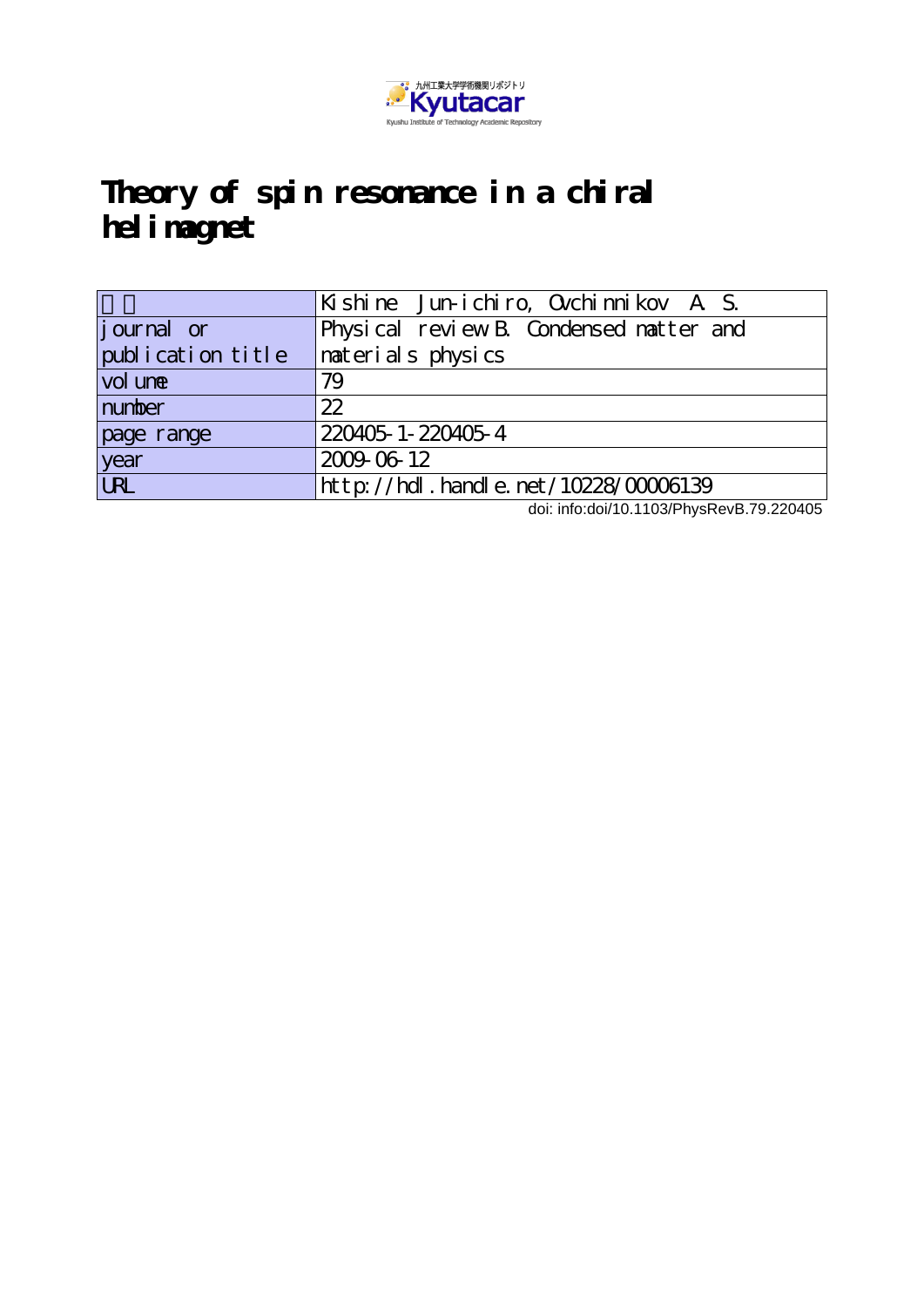# **Theory of spin resonance in a chiral helimagnet**

Jun-ichiro Kishine

*Department of Basic Sciences, Kyushu Institute of Technology, Kitakyushu 804-8550, Japan*

A. S. Ovchinnikov

*Department of Physics, Ural State University, Ekaterinburg 620083, Russia* Received 21 March 2009; revised manuscript received 19 May 2009; published 12 June 2009-

It is suggested that marked features of symmetry-breaking mechanism and elementary excitations in chiral helimagnet come up as visible effects in electron-spin-resonance (ESR) profile. Under the magnetic field applied parallel and perpendicular to the helical axis, elementary excitations are, respectively, described by the helimagnon associated with rotational symmetry breaking and the magnetic kink crystal phonon associated with translational symmetry breaking. We demonstrate how the ESR spectra distinguish these excitations.

DOI: [10.1103/PhysRevB.79.220405](http://dx.doi.org/10.1103/PhysRevB.79.220405)

:  $75.25.+z$ ,  $32.30.Dx$ ,  $75.10.-b$ ,  $76.20.+q$ 

In magnetism, chirality means the left- or righthandedness associated with the helical order of magnetic moments. Helimagnetic order can arise from spontaneous symmetry breaking in systems with competing exchange interactions<sup>1</sup> ("symmetric" helimagnets) or it can be stabilized by the Dzyaloshinkii-Moriya (DM) antisymmetric exchange interaction, $2,3$  $2,3$  which is realized in crystals lacking rotoinversion symmetry ("chiral" helimagnets). Clarification of the physical outcome of the chiral spin modulation is of great interest, especially in connection with the symmetrybreaking mechanism and the spectrum of elementary excitations which are quite sensitive to the direction of the applied magnetic field.

In a chiral helimagnet, under the magnetic field parallel to the helical axis, the ground state (GS) generally changes from planar spiral to conical states [Fig.  $1(a)$  $1(a)$ ]. The incommensurate modulation period  $2\pi/Q_0$  is fixed through  $Q_0$  $=$ tan<sup>-1</sup>(*D*/*J*), where *D* and *J* are nearest-neighbor DM interaction and ferromagnetic exchange interaction strengths[.4](#page-4-3)[,5](#page-4-4) The GS has infinite degeneracy associated with arbitrary choice of the origin of the phase angle  $\varphi_0$ . Consequently, the *rotational* symmetry around the helical axis is spontaneously broken. Then, there appears helimagnetic spin-wave (chiral helimagnon) mode<sup>[6](#page-4-5)</sup> as the Nambu-Goldstone (NG) mode, which is well described in conventional spin-wave picture. The chiral helimagnon has been studied in the context of cubic magnet MnSi[,7,](#page-4-6)[8](#page-4-7) and its peculiar nature has attracted much attention in its own right.<sup>9</sup>

On the other hand, under the magnetic field applied perpendicular to the helical axis, the GS possesses a periodic array of the commensurate  $(C)$  and incommensurate  $(IC)$  domains partitioned by discommensurations (DCs); i.e., the *internal lattice* which is called MKC or sometimes referred to as chiral soliton lattice<sup>4[,5](#page-4-4)</sup> is stabilized as shown in Fig.  $1(b)$  $1(b)$ . Actually, formation of the MKC state is reported in  $CuB<sub>2</sub>O<sub>4</sub>$ .<sup>[10](#page-4-9)</sup> This state is also regarded as nontrivial topological GS. The topological GS in chiral magnet has attracted active attention from various viewpoints. $^{11}$  As the magnetic field strength increases, the spatial period of MKC lattice, *L*kink, increases and finally goes to infinity at the critical field strength. Recently, we showed that this internal lattice exhibits mutual sliding which may be experimentally detectable.<sup>12[,13](#page-4-12)</sup> In this case, the GS has infinite degeneracy associated with arbitrary choice of the center of mass position. Consequently, the *translational* symmetry along the helical axis is spontaneously broken. Then, the elementary excitations are described by "phonon" mode of correlated kinks. What is interesting is that we can control the size of the first Brillouin zone of the MKC lattice upon changing the magnetic field strength.

The elementary excitations in the kink crystal state were first investigated by Sutherland.<sup>14</sup> He considered the sine-Gordon model for a single scalar field corresponding to the tangential  $\varphi$  mode of the planar *XY* spins and found that the elementary excitations consist of the acoustic and optical bands separated by the energy gap. The acoustic band is formed out of correlated translations of the individual kinks and corresponds to gapless NG bosons. The optical band corresponds to renormalized Klein-Gordon bosons. In chiral helimagnet, we need to take account of not only the  $\varphi$  mode but the longitudinal  $\theta$  mode ( $\theta$  is an angle between the spin vector and the helical axis). In previous works, $12$  we pointed out that the  $\theta$  mode acquires an energy gap originating from the DM interaction.

Then, natural question arises as to whether the helimagnon and MKC phonon have observable consequences for the magnetic response using electron-spin-resonance (ESR) technique. In this Rapid Communication, we demonstrate how the symmetry-breaking patterns and the elementary excitations come up in the ESR signals.

In the ESR experiment, the static magnetic field  $H_0$  is applied to cause Larmor precession of magnetic spins. Then supplying electromagnetic energy carried by microwave ra-

<span id="page-1-0"></span>

FIG. 1. (a) Conical and (b) magnetic kink crystal (MKC) states. The helical axis is the *z* axis.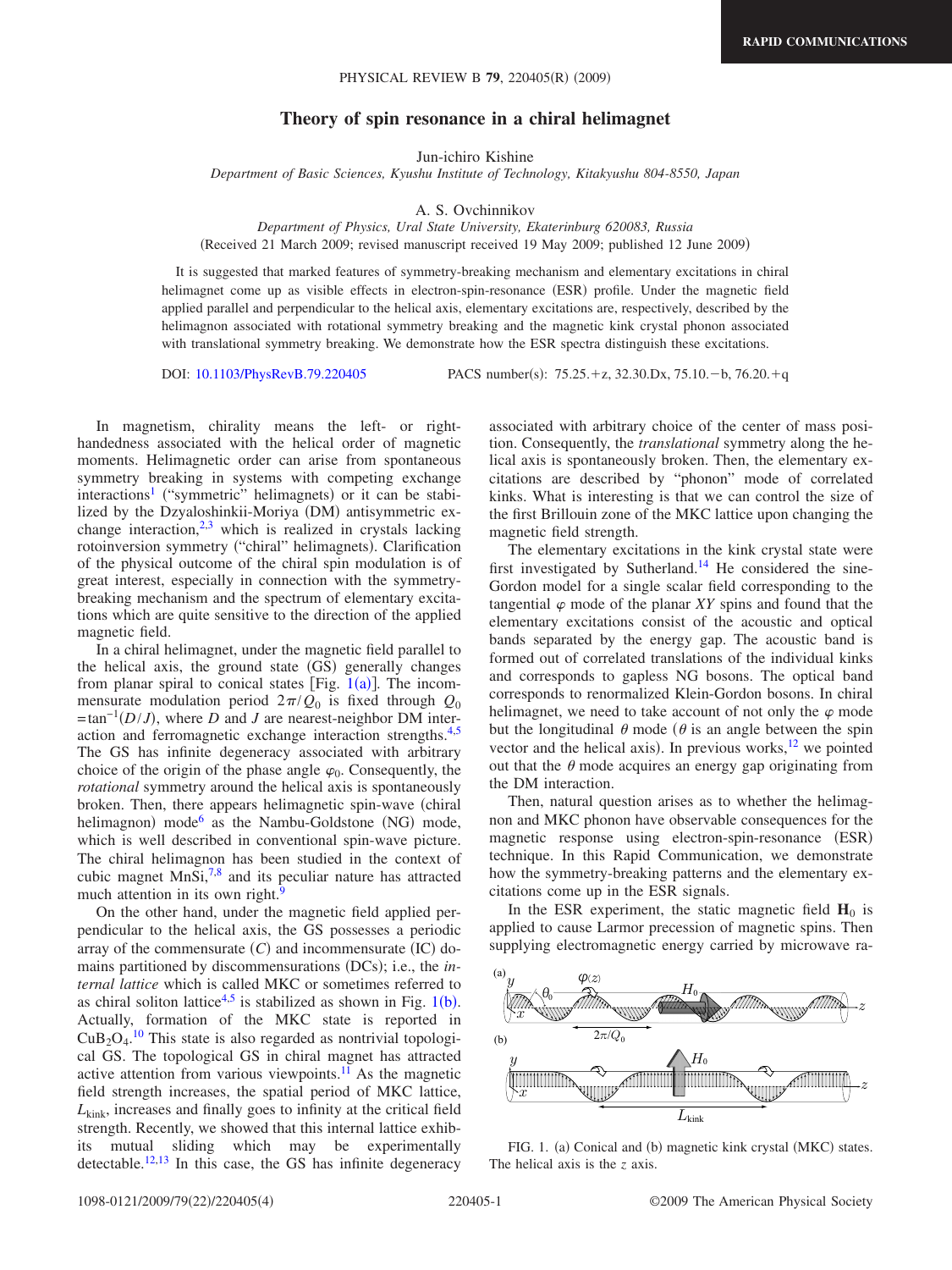diation, resonant absorption occurs at the precession frequency. The microwave is described as the *uniform* oscillating magnetic field (rf field)  $h(t)$  polarized in the direction perpendicular to  $H_0$  (Faraday configuration). The rf field gives rise to the Zeeman coupling with spin,  $\mathcal{H}_Z = -\mathbf{H}(t) \cdot \mathbf{S}_0$ , where  $\mathbf{H}(t) = g_e \mu_B \mathbf{h}(t)$  ( $g_e$  is the electron's *g* factor and  $\mu_B$  is the Bohr magneton) and  $S_0$  is the uniform  $(q=0)$  component of the spin variable. For  $\mathbf{H}(t) = H_{\mu} \hat{\mathbf{e}}^{\mu} \cos(\omega t)$ , the ESR spectrum (absorbed energy per unit time) is given by  $Q(\omega)$  $= \omega H^2 \chi''_{\mu\mu}(\omega)/2$  where  $\hat{e}^\mu$  with  $\mu = x, y, z$  denotes the unit vector along the *x*, *y*, and *z* axes [Fig. [1](#page-1-0)], respectively, and  $\omega$ is a microwave frequency. The imaginary part of the dynamical susceptibility,  $\chi''_{\mu\nu}(\omega) = (1 - e^{-\hbar \omega/k_B T}) C_{\mu\nu}(\omega)/2$ , is related to the correlation function  $C_{\mu\nu}(\omega) = \langle S_0^{\mu}(\omega) S_0^{\nu} \rangle$  through the fluctuation-dissipation theorem. In quantum mechanical language, the Lamor precession corresponds to equally spaced Zeeman splitting of the energy levels. Because of the equal spacing of the quantum energy levels, the quantum-classical correspondence exactly holds and the classical frequency is equal to quantum one as far as we consider Gaussian fluctuations.

First, we consider the case where the magnetic field is applied parallel to the helical axis  $(z \text{ axis})$  and the rf field is polarized along the *y* axis. Then, the elementary excitations are described as spin waves over the conical magnetic structure. A quantized spin wave is helimagnon. Then, the ESR spectrum is given by  $Q_{\text{hmag}}(\omega) = \omega H_y^2 \chi_{yy}^{\prime\prime}(\omega)/2$ . To compute  $\chi''_{yy}(\omega)$ , we assume that the magnetic atoms form a threedimensional lattice and a uniform ferromagnetic coupling exists between the adjacent chains to stabilize the long-range order. Then, the Hamiltonian is interpreted as an effective one-dimensional model based on the interchain mean-field picture and is written as

<span id="page-2-1"></span>
$$
\mathcal{H} = -\frac{\tilde{j}}{2} \sum_{j} \left[ e^{iQ_0 c} S_j^+ S_{j+1}^- + e^{-iQ_0 c} S_j^- S_{j+1}^+ \right] - J \sum_{j} S_j^z S_{j+1}^z + K_{\perp} \sum_{j} (S_j^z)^2 - \mathbf{H}_0 \cdot \sum_{j} \mathbf{S}_j, \tag{1}
$$

where  $S_j$  represents a spin located at the *j*th site along the helical axis (*z* axis) and  $S_j^{\pm} = S_j^x \pm iS_j^y$ . The monoaxial DM vector is  $\mathbf{D} = D\hat{\mathbf{e}}^z$  and  $\vec{J} = |J + iD| = \sqrt{J^2 + D^2}$ . The lattice constant is *c*. We include the easy-plane anisotropy with strength  $K_{\perp}$ . For  $H_0$ =0, the planar helical structure is stable under the condition  $K_{\perp}/J > 1 - \sqrt{1 + (D/J)^2}$  which is assumed to be satisfied. For  $0 \leq H_0 \leq H_{0c} = 2S(\tilde{J} - J + K_{\perp})$ , the GS is described by  $S_j^{\pm} = S e^{\pm i (Q_0 z_j + \varphi_0)} \sin \theta$ , where the cone angle is given by  $\theta = \theta_0 = \cos^{-1}[H_0 / \{2S(\tilde{J} - J + K_{\perp})\}].$ 

To obtain the spin-wave spectrum, we rotate the basis frame of the crystal coordinate  $\{\hat{\mathbf{e}}^+, \hat{\mathbf{e}}^-, \hat{\mathbf{e}}^z\}$  to the basis frame of the local coordinate  $\{\hat{\mathbf{e}}_j^+, \hat{\mathbf{e}}_j^-, \hat{\mathbf{e}}_j^z\}$  where the direction of  $\hat{\mathbf{e}}_j^z$ points to the equilibrium spin direction at the *j*th site[.15](#page-4-14) In the spirit of conventional spin-wave approximation, we obtain the spectrum,

$$
\frac{\hbar \omega_q}{2\tilde{J}S} = \sqrt{[1 - \cos(qc)][\bar{\lambda} - \bar{\gamma}\cos(qc)]},\tag{2}
$$

where *q* is a wave number,  $\overline{\lambda} = 1 + (K_{\perp}/\overline{J})\sin^2 \theta_0$ , and  $\overline{\gamma}$  $=(J/\tilde{J})\sin^2\theta_0+\cos^2\theta_0$ . This result reduces to the one ob-

# $(2009)$

<span id="page-2-0"></span>

FIG. 2. (a) Helimagnon dispersions for  $H_0/H_{0c} = 0$ , 0.7, and 1. We took  $D/J = 0.5$  and  $K / J = 2$ . Black dots indicate the location of the resonance energies. (b) Field dependence of the resonance energy as a function of  $H_0/H_{0c}$ .

tained by Kataoka<sup>7</sup> and Maleyev<sup>8</sup> using the continuum approximation  $(q \rightarrow 0 \text{ limit})$ . In Fig. [2](#page-2-0)(a), we show the helimagnon dispersion for  $H_0 = 0$ , 0.7 $H_{0c}$ , and  $H_{0c}$ . Upon increasing the field, linear dispersions for  $0 \leq H_0 \leq H_{0c}$  continuously cross over to the quadratic dispersion  $\hbar \omega_q = 2\tilde{J}S(1-\cos q)$  at  $H_0 = H_{0c}$ . The Goldstone mode at  $q=0$  corresponds to the rigid rotation of the whole helix. For  $H_0 \ge H_{0c}$ , the equilibrium state is forced-ferromagnetic state and the spin-wave spectrum acquires the field-induced gap.

Now, it is straightforward to obtain the helimagnon resonance spectrum,

$$
\mathcal{Q}_{\text{hmag}}(\omega) = \frac{\pi S}{8} \omega H_y^2 \delta(\omega - \omega_{Q_0}) \left[ (u_{Q_0}^+ + u_{Q_0}^-)^2 + \cos^2 \theta_0 (u_{Q_0}^+ - u_{Q_0}^-)^2 \right],\tag{3}
$$

where  $u_{Q_0}^{\pm} = \sqrt{(P/\omega_{Q_0} \pm 1)/2}$  and  $P = S|2\tilde{J} + K_{\perp} \sin^2 \theta_0$  $-J\{1+\cos^2{\theta_0}+(J/\tilde{J})\sin^2{\theta_0}\}\.$  Note that the external uniform field couples to the  $q = \pm Q_0$  component of the spin-wave excitation since the field is seen in the local frame as spatially rotating field with modulation wave number  $Q_0$ . Consequently, we have a single branch of resonance energy, as shown in Fig.  $2(b)$  $2(b)$ . As we shall see, this situation drastically changes in the case of the MKC phonon resonance.

ESR signal in chiral helimagnet MnSi was reported by Date *et al.*<sup>[16](#page-4-15)</sup> At that time, however, they adopted the formula obtained by Yoshimori<sup>1</sup> and Cooper *et al.*<sup>[17](#page-4-16)</sup> for symmetric helimagnetic structure stabilized by frustration among the exchange interactions.<sup>1</sup> In the case of symmetric helimagnet, the spin-wave dispersion exhibits dips at  $q = \pm Q_0$  and the corresponding energy gaps vanish for  $K_{\perp} = 0.15$  $K_{\perp} = 0.15$  There are no such additional dips in chiral helimagnon spectrum. We see, however, it may not be easy to distinguish the spin-wave spectra of chiral helimagnet from those of symmetric helimagnet simply by ESR profile because both cases give apparently quite similar field dependence of the resonance energies as shown in Fig.  $2(b)$  $2(b)$ .

Next, we consider the MKC phonon resonance when the magnetic field is applied perpendicular to the helical axis (y axis) and the rf field is polarized along the *z* axis. The MKC state is described in terms of the slowly varying polar angles  $\theta(z)$  and  $\varphi(z)$ . The vector spin density is defined by  $S(z) = \sum_j S_j \delta(z - z_j)$  $=$ [sin  $\theta(z)$ cos  $\varphi(z)$ , sin  $\theta(z)$ sin  $\varphi(z)$ , cos  $\theta(z)$ ]. Then, mini-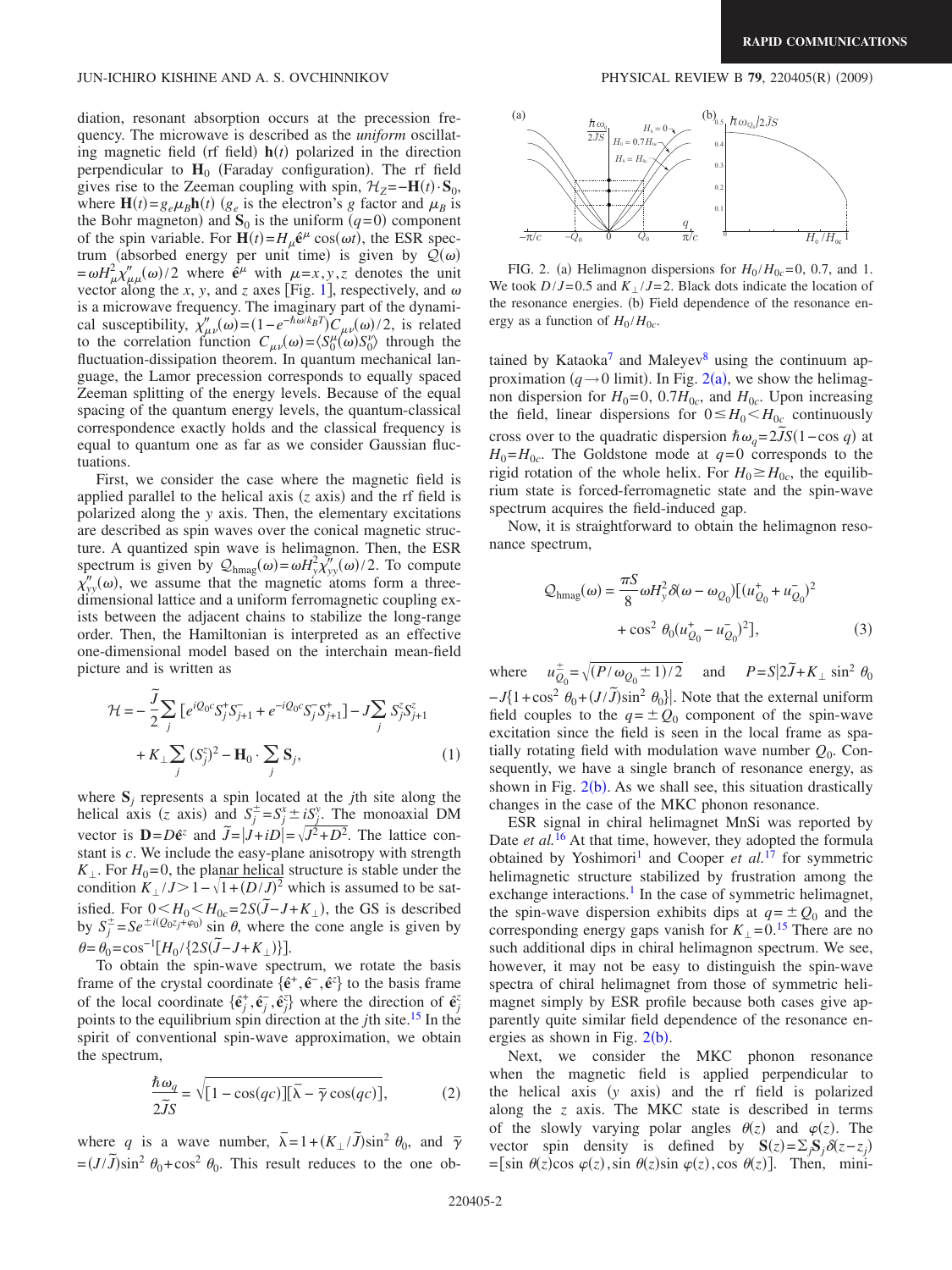#### THEORY OF SPIN RESONANCE IN A CHIRAL HELIMAGNET

mizing the continuum version of Hamiltonian  $(1)$  $(1)$  $(1)$ , we obtain the MKC state as a stationary state described by  $\theta = \pi/2$  and  $\cos[\varphi_0(z)/2] = \text{sn}(2Kz/L_{\text{kink}})$ , where  $L_{\text{kink}} = 8KE/\pi Q_0$  is the period of the MKC lattice. *K* and *E* denote the elliptic integrals of the first and second kind, respectively, with the elliptic modulus  $\kappa(0 \le \kappa \le 1)$ . "sn" is Jacobi-sn function. The IC to *C* transition occurs at the critical field strength  $H_0^*/JS = (\pi Q_0/4)^2$  at which  $L_{\text{kink}}$  diverges. The elliptic modulus  $\kappa$  is determined by the condition  $\sqrt{H_0/H_0^*} = \kappa/E(\kappa)$ . The IC to *C* transition in chiral magnet is actually reported in real materials[.18](#page-4-17) For example, in the case of  $Cr_{1/3}NbS_2$ ,<sup>[19](#page-4-18)</sup>  $H_0^*$  takes values from about 1 to 1.4 kOe and in the case of  $CuB<sub>2</sub>O<sub>4</sub><sup>20</sup>$  $CuB<sub>2</sub>O<sub>4</sub><sup>20</sup>$  $CuB<sub>2</sub>O<sub>4</sub><sup>20</sup>$  from 0.5 to 10 kOe depending on temperatures.

In this case, the rf field couples with  $S^{z}(z,t)$  $=$ *S* cos  $\theta(z,t)$  and ESR spectrum is given by  $Q_{ph}(\omega)$  $=\omega H_z^2 \chi''_{zz}(\omega)/2$ . To compute  $\chi''_{zz}(\omega)$ , we need the explicit form of the propagating mode  $S^{z}(z, t) \approx -S u(z, t)$  where  $u(z,t) = \theta(z,t) - \pi/2$  describes small fluctuation around the MKC state. Although full description should include the  $\varphi$ mode, the rf field couples to only  $\theta$  mode and it is enough to consider the  $\theta$  mode only. By using the mode expansion for  $u(z, t)$ , we set up the vibrational Hamiltonian given as collections of harmonic oscillators[.12](#page-4-11) The explicit form of the quantized phonon wave function is given by

$$
u(z,t) = \sum_{q} \sum_{n=-\infty}^{\infty} \left[ \frac{U_n}{\sqrt{2\omega_q}} e^{-i(q-nG_{\text{MKC}})z + i\omega_q t} b_q^{\dagger} + \text{h.c.} \right], \quad (4)
$$

<span id="page-3-1"></span>where  $b_q^+(b_q)$  are the phonon creation (annihilation) operators. The crystal momentum *q* and the eigenfrequency  $\omega_a$  are expressed in terms of a real parameter *a* running over  $-K'$   $\lt a \leq K'$ , where *K*<sup> $\prime$ </sup> is the complete elliptic integral of the first kind with the complementary modulus  $\kappa'$ . For the acoustic <u>branch,  $q=l_0^{-1}[Z(a, \kappa') + \pi a/(2KK')]$ </u> and  $\hbar \omega_q = \varepsilon_0 \sqrt{\Delta^2 + {\kappa'}^2 \text{sn}^2(a,\kappa')}/2$ . For the optical branch,  $q = l_0^{-1} \left[ \frac{Z(a, \kappa') + \pi a}{2KK'} \right] + dn(a, \kappa') c s(a, \kappa')$  and  $\hbar \omega_q$  $= \varepsilon_0 \sqrt{\Delta^2 + \text{sn}^{-2}(a, \kappa')/2}$ .  $Z(a, \kappa')$  is the elliptic zeta function. We here introduced the characteristic length and energy units  $l_0 = L_{\text{kink}} / 2K = 4E / \pi Q_0 \approx Q_0^{-1}$  and  $\varepsilon_0 = JS^2 c / l_0 = JS^2 \pi Q_0 c / 4E$  $\approx$  *DS*<sup>2</sup>*c*, respectively. It is essential that the energy gap  $\Delta = \sqrt{8E/\pi - 2}$  opens at *q*=0 because of the existence of the DM interaction. The Fourier coefficients *Un* can be computed by performing contour integral of the real-space wave function given in Ref. [12.](#page-4-11) To obtain the ESR spectrum, we need  $U_0 = \pi/(2K\sqrt{\kappa'})$  and  $U_n =$  $-\frac{1}{2}i^{n-1}\vartheta_1^{n-1}\vartheta_1(i\pi a_n/2K)/\sinh[\pi a_n/(2K)-n\pi K'/K]$  for  $n \neq 0$  $[a_n]$  is determined by resonance condition ([6](#page-3-0)) given below.  $\vartheta_1$  is the Jacobi theta function and  $\vartheta'_1 = \vartheta'_1(0)$ . Since  $\vartheta_1(i\pi a/2K)$  is purely imaginary, all  $U_n$  are real.

The reciprocal lattice constant of the MKC lattice is given by

$$
G_{\text{MKC}} = \frac{2\pi}{L_{\text{kink}}} = \frac{\pi^2}{4KE} Q_0.
$$
 (5)

The first Brillouin zone of the MKC lattice is  $|q| \leq G_{MKC}/2$ , and the energy gap between the acoustic and optical branches opens at the zone boundary. As limiting forms, we have  $\hbar \omega_q \approx \varepsilon_0 \sqrt{\Delta^2 + v^2 q^2}$  (*v* is constant) for  $q \ll G_{MKC}/2$  and

# $(2009)$

<span id="page-3-2"></span>

FIG. 3. Energy dispersion of the MKC phonon in the reduced zone scheme for (a)1 smaller and (a)2 larger magnetic field strengths. The vertical broken lines indicate the Brillouin-zone boundaries  $q = \pm G_{\text{MKC}}/2$ . (b) Resonance energy  $\omega_n$  for  $n=0$  to  $n = 10$  as functions of  $H_0 / H_0^*$ . We took  $D / J = 0.5$  and  $K_{\perp} / J = 0$ . The derivative absorption  $dQ_{ph}/d\omega$  for (c)1  $H_0/H_0^* = 0.8$  and (c)2  $H_0/H_0^* = 1 - 10^{-8}$ . In (a)1, (a)2, (c)1, and (c)2, black dots indicate the location of the resonance energies.

 $\hbar \omega_q \approx \varepsilon_0 |q l_0| / \sqrt{2}$  for  $G_{\text{MKC}}/2 \ll q$ . Now, we are ready to understand the ESR by the MKC phonon. Since the rf field along the *z* axis carries the wave number  $q=0$ , the resonant absorption is caused by the MKC phonon modes with a series of special wave numbers,

$$
q = q_n = nG_{\text{MKC}}.\tag{6}
$$

<span id="page-3-0"></span>The correlation function can be easily computed by using Eq. ([4](#page-3-1)), and we obtain the ESR absorption spectrum,

$$
Q_{\rm ph}(\omega) = \frac{\pi \omega}{4} H_z^2 S^2 \sum_{n=0}^{\infty} \frac{|U_n|^2}{\omega_n} \delta(\omega - \omega_n), \tag{7}
$$

<span id="page-3-3"></span>where  $\omega_n = \omega_{q_n}$ . This expression together with  $U_n$  and  $\omega_n$ complete a closed formula for the MKC phonon resonance. For  $n=0$ , the bottom of the acoustic branch  $(q=0 \text{ and } a=0)$ gives  $\omega_0 = \Delta$ . For  $n \ge 1$ , the optical branch contributes to the resonance.

As the magnetic field increases from zero to  $H_0^*$ ,  $G_{MKC}$ decreases from  $Q_0$  to zero. On the other hand, the original atomic lattice constant *c* gives natural cutoff and the atomic Brillouin-zone boundary  $\pm 2\pi/c$  irrespective of the external magnetic field. Usually,  $2\pi/Q_0 \approx 10c - 100c$  and therefore  $G_{MKC}$  is much smaller than the atomic zone boundary  $2\pi/c$ . In Fig.  $3(a)$  $3(a)$ , we schematically depict that the distribution of the resonance energy levels becomes more and more dense upon increasing the magnetic field strength. In Fig.  $3(b)$  $3(b)$ , we